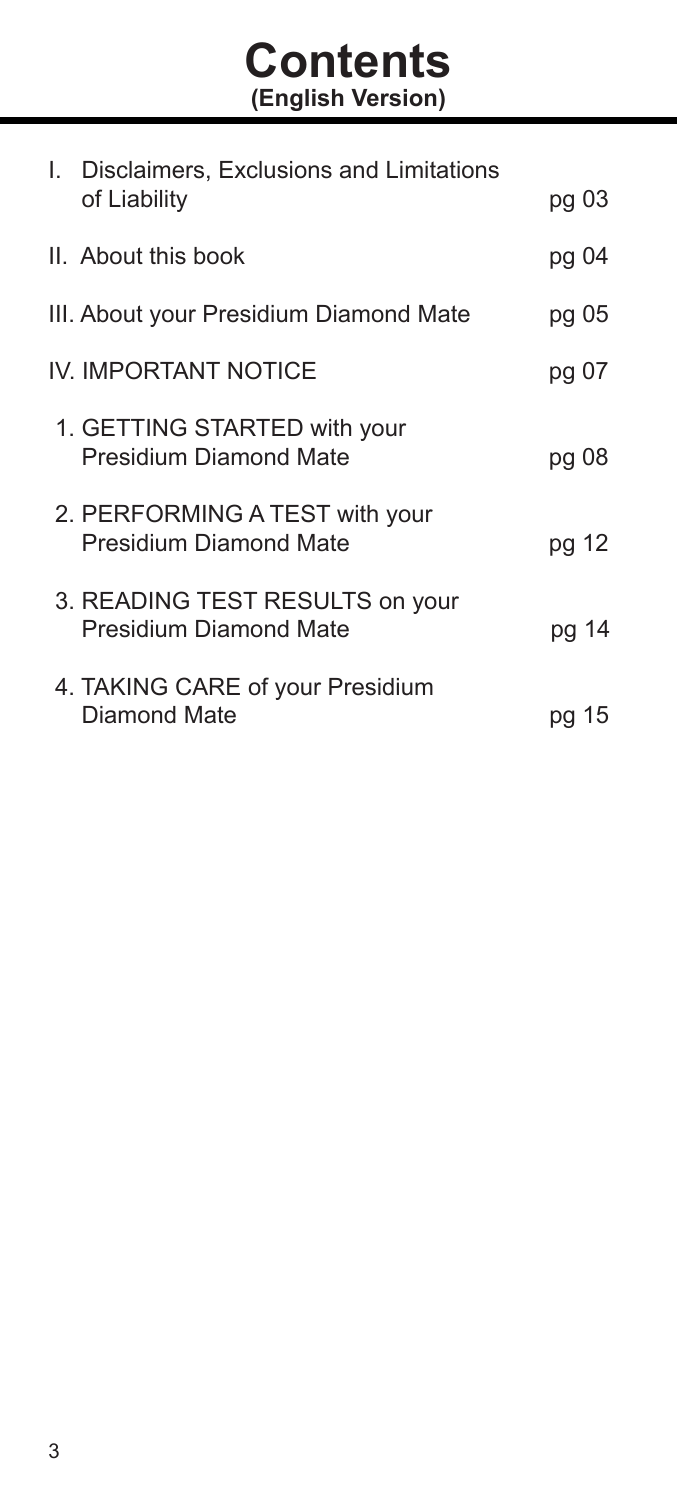PLEASE READ AND NOTE PRESIDIUM WARRANTY TERMS AND CONDITIONS as stated in the warranty card. Presidium warranty for its testers are subject to proper use by its users in accordance with all the terms and conditions as stated in the relevant user handbook and shall only cover manufacturing defects.

Due to continuous product improvement, Presidium reserves the right to revise all documents including the right to make changes to the handbook without notice and without obligation to notify any person of such revisions or changes. Users are advised to check Presidium's website at http://www.presidium.com.sg/ from time to time.

Presidium shall not be responsible for any damage or loss resulting from the use of this tester or handbook, and under no circumstances shall Presidium, its manufacturer or any of its subsidiaries, licensors,<br>distributors, resellers, servants and/ distributors,<br>or agents be liable for any direct or indirect damages, resulting from the use of this tester.

TO THE MAXIMUM EXTENT PERMITTED BY APPLICABLE LAW, under no circumstances shall Presidium, its manufacturer or any of its s<br>ubsidiaries licensors distributors reseller servant licensors, distributors, reseller, servant and/or agent be responsible for any special, incidental, consequential or indirect damages howsoever caused.

The tester or Presidium Diamondmate (PDMT) referred to in this handbook is provided and/or sold on an "as is" basis. Except as required by applicable law, no warranties of any kind, either expressed or implied, including, but not limited to, the implied warranties of merchantability and fitness for a particular purpose.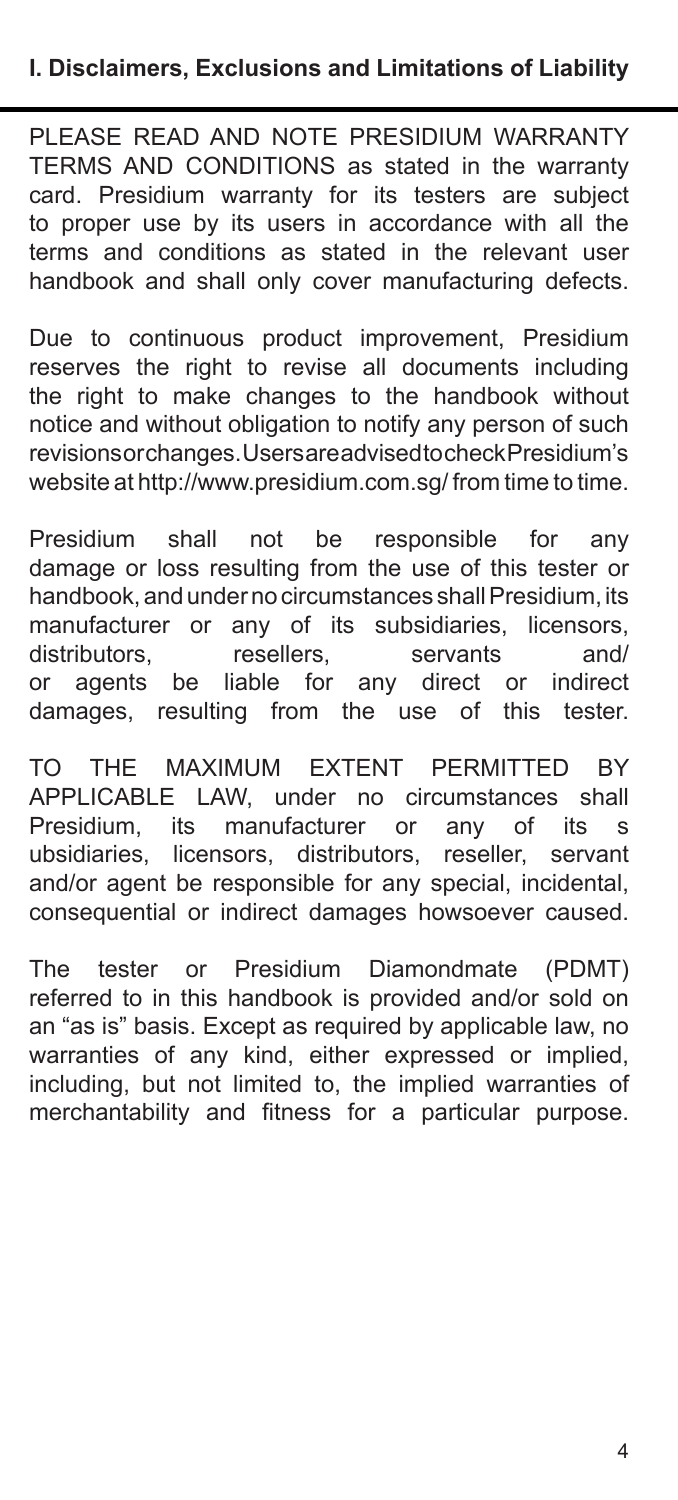Thank you for purchasing the Presidium Diamond Mate ("PDMT" or "tester").

This handbook is designed to help you set up your tester and describes all you need to know about how to use your tester accurately and take care of it in line with its<br>requirements. Please read these instructions requirements. Please read these instructions carefully and keep them handy for future reference. This handbook is written for both PDMT-A and PDMT-C.

This book also contains the terms and conditions in relation to the use of the tester including the **Disclaimer, EXCLUSION and Limitation of Liability clauses stated above in Section I.**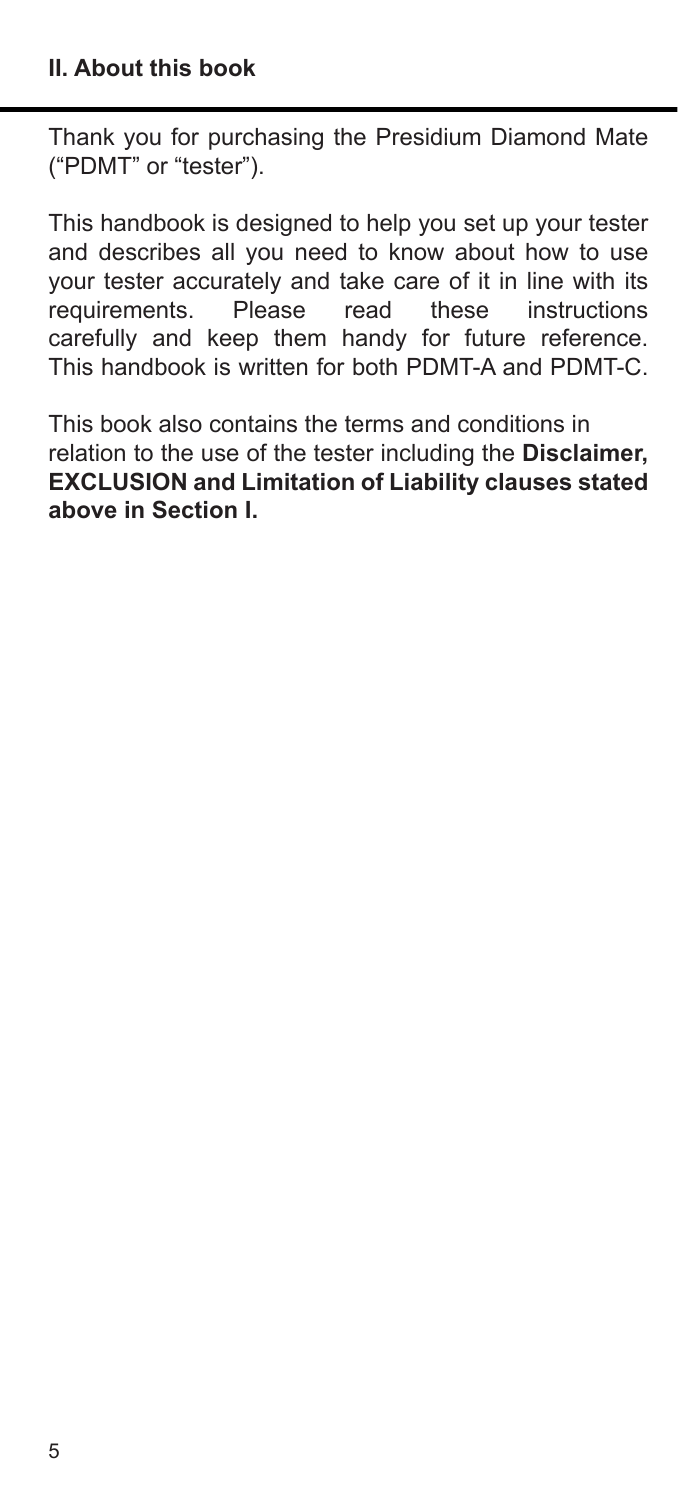The Presidium Diamond Mate is a pocket-sized instrument that instantly verifies the authenticity of diamonds based on their thermal properties. It is based on an invention of Professor Julian Goldsmid from the University of New South Wales in Australia. Diamonds, with their exceptional heat conductivity properties, are unlike any other simulants, natural or synthetic, and are therefore not easily replicable.

As with all thermal testers in the market, the Presidium Diamond Mate is not able to differentiate between natural diamonds and moissanite.

The Presidium Diamond Mate has been subjected to thorough and extensive laboratory tests, and will generally give a clear and reliable reading of the gemstone being tested under proper use. However, you are advised to conduct further supporting tests.

# **The Presidium Diamond Mate features the following:**

- Retractable thermoelectric probe tip that ensures constant pressure between probe tip and gemstone
- Industry's thinnest probe tip (0.6mm) for testing gemstones as small as 0.02ct
- Metal alert buzzer to ensure that probe tip is in contact with gemstone during testing
- No waiting time between tests
- Clear and easy-to-read LED display
- Low battery indicator
- Low battery consumption

# **Included in your package:**

- Presidium Diamond Mate Tester
- Protective carrying case
- 3 x AAA rechargeable batteries\*
- AC adaptor/Charger (120/230 volts)\*
- Quick Guide
- QR Code Card

\* For PDMT-C only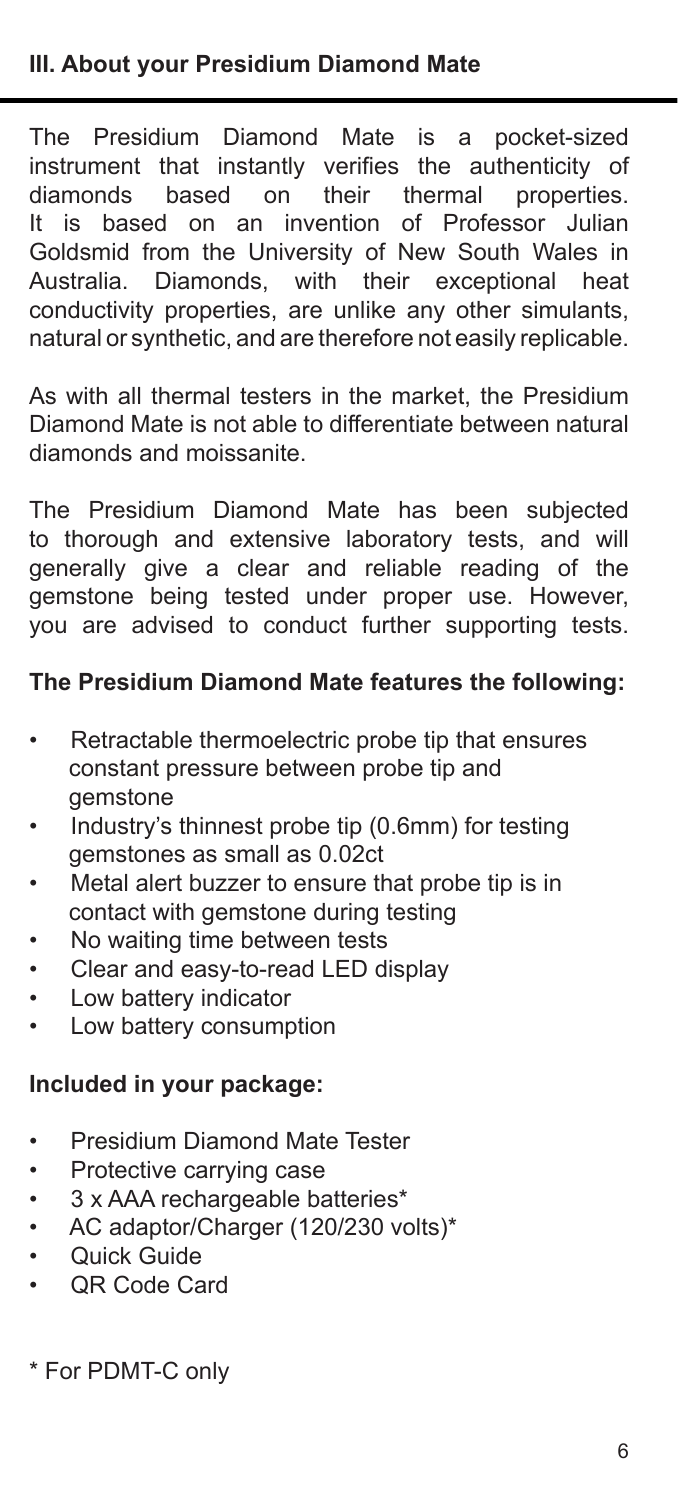

| 1              | Retractable Probe Tip      |
|----------------|----------------------------|
| $\overline{2}$ | Power Indicator LED        |
| 3              | <b>Display Panel</b>       |
| 4              | Adaptor Inlet              |
| 5              | <b>Battery Compartment</b> |
| 6              | Serrated Metal Part        |
| 7              | <b>ON/OFF Switch</b>       |
| 8              | Probe Protective Cap       |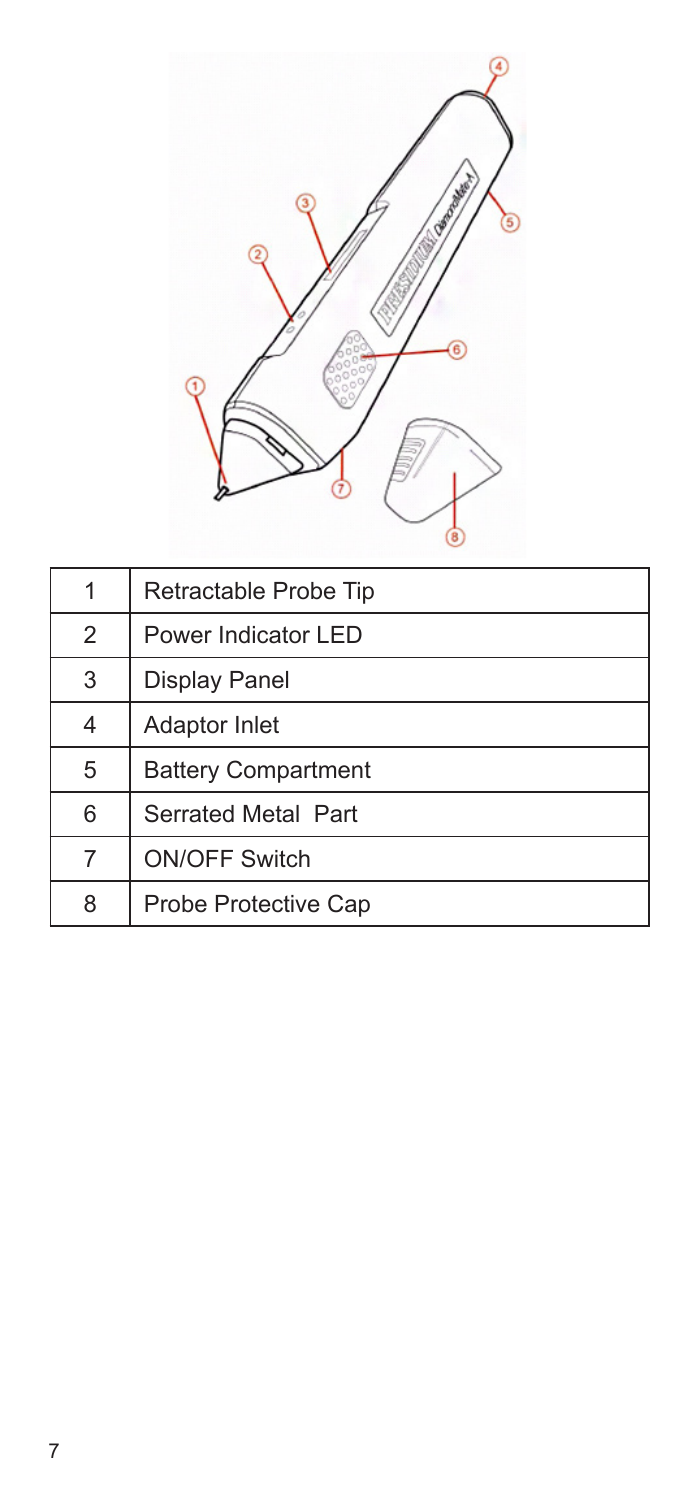- Keep the tester dry. Precipitation and all types of liquids or moisture can contain minerals that will corrode electronic circuits. If your tester gets wet, remove the battery, and allow the tester to dry completely before replacing it.
- Do not use, store or expose the tester in dusty and dirty areas. Its moving parts and electronic components can be damaged.
- Do not use, store or expose the tester in hot areas. High temperatures can damage or shorten the life of the tester, damage batteries, and warp or melt certain plastics.
- Do not use, store or expose the tester in cold areas. When the tester returns to its normal temperature, moisture can form inside the tester and damage its electronic circuit boards.
- Do not attempt to open the tester other than as instructed in this handbook.
- Do not drop, knock, or shake the tester. Rough handling may break internal circuit boards and fine mechanics.
- Do not use harsh chemicals, cleaning solvents, or strong detergents to clean the tester.
- Do not paint the tester. Paint can clog the moving parts and prevent proper operation.

If the tester is not working properly, kindly contact our Customer Service at service@presidium.com.sg. or:

Presidium Instruments Pte Ltd Unit 7, 207 Henderson Road Singapore 159550 Attn: Customer Service Executive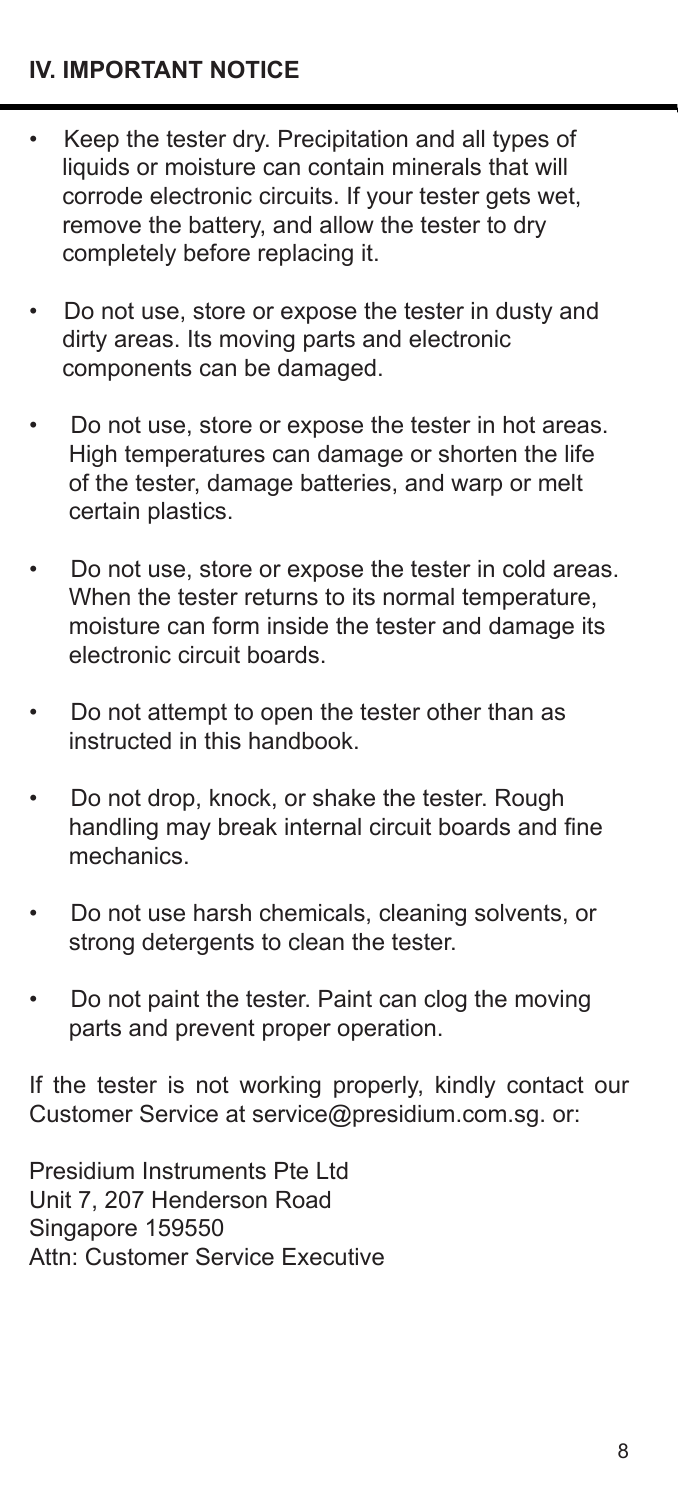#### **1. GETTING STARTED with your Presidium Diamond Mate**

#### **Powering up your Presidium Diamond Mate-A**

This tester can be powered by either the use of an AC adaptor (optional item sold separately) or through the use of batteries. If AC adaptor is used, connect one end of the AC adaptor to the tester **(Fig. 1.1)** and the other end directly into an electrical outlet. Please ensure that only the adaptor supplied by Presidium is used.



Fig. 1.1

If batteries are used (3 x AAA batteries), take note of the positive (+) and negative (-) directions of batteries when inserting the batteries into the tester **(Fig. 1.2).** The use of alkaline batteries is preferred, as it should generally give approximately two and a half hours of continuous operation, while the use of ordinary batteries will give a shorter working life.



Fig. 1.2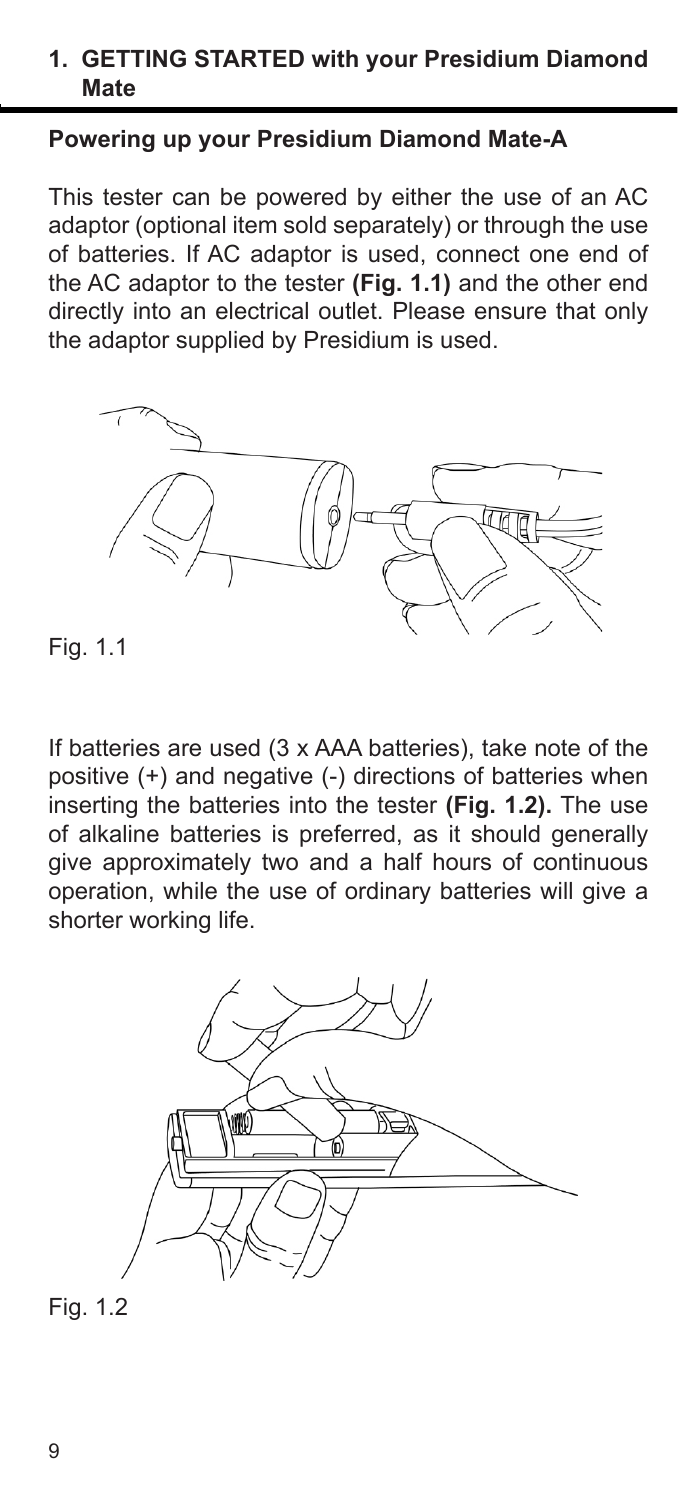# **Powering up your Presidium Diamond Mate-C**

Batteries will need to be charged for at least 6 hours prior to the first use. Simply insert the AC adaptor /<br>Charger (supplied with this model) into a Charger (supplied with this model) into suitable electrical outlet. Your Diamond Mate can be used while the batteries are being charged. A fully charged battery should work continuously for 2 hours.

Batteries do not have to be removed when the AC adaptor is in use.

# **Turning on your Presidium Diamond Mate**

Remove the protective cover from the probe tip **(Fig 1.3).**



Fig. 1.3

Press the **[ON/OFF]** button **(Fig. 1.4)** and wait for about 20 seconds to warm up the instrument.



Fig. 1.4

While in this preparation mode, a Green light will blink continuously. The light will stop blinking when it is "READY" to be used **(Fig. 1.5).**



Fig. 1.5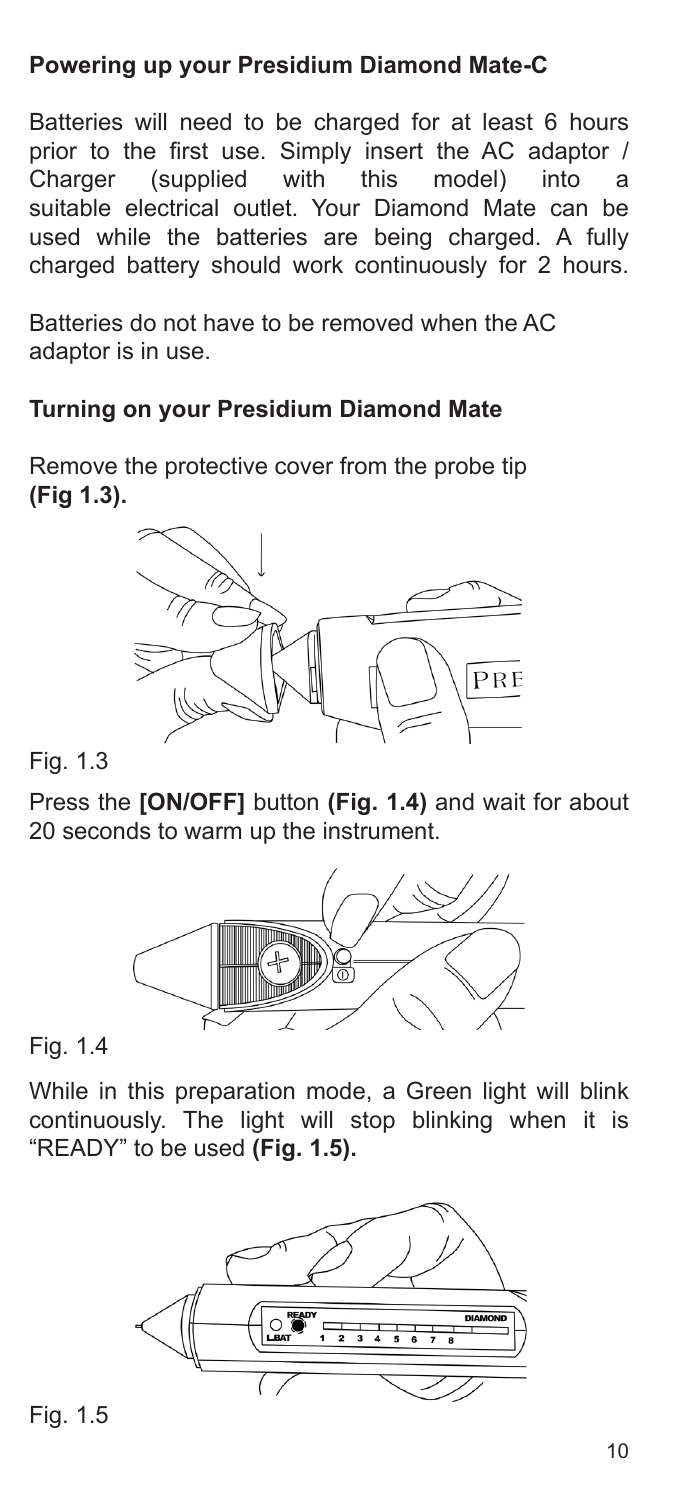The tester will shut down automatically after 10 minutes of inactivity.

# **Calibration**

All testers have been calibrated during the manufacturing process and no further adjustment or user intervention to the tester is required.

Self-calibration should not be attempted. To minimize any risks associated, users should contact Presidium at service@presidium.com.sg or its service center for In the event that users require the manufacturer to re-calibrate the unit, the users will bear the associated to/fro freight cost for the shipping of unit to the service center.

# **Recommended testing conditions**

The gemstone should be clean and dry before testing. However, elaborate cleaning procedures are not normally necessary **(Fig 1.6).**



Fig. 1.6

The recommended testing temperature is 18°C-27°C or 65°F-80°F. Please allow the gemstone or jewelry piece to adjust to room temperature prior to testing. Exposure and/or operation of the tester outside room temperature will affect the results and performance of the tester.

# **Battery information**

Do not leave worn-out batteries in the battery compartment as the batteries may corrode, leak, and damage the tester. Batteries should be removed when the tester is expected to be stored for an extended period of time.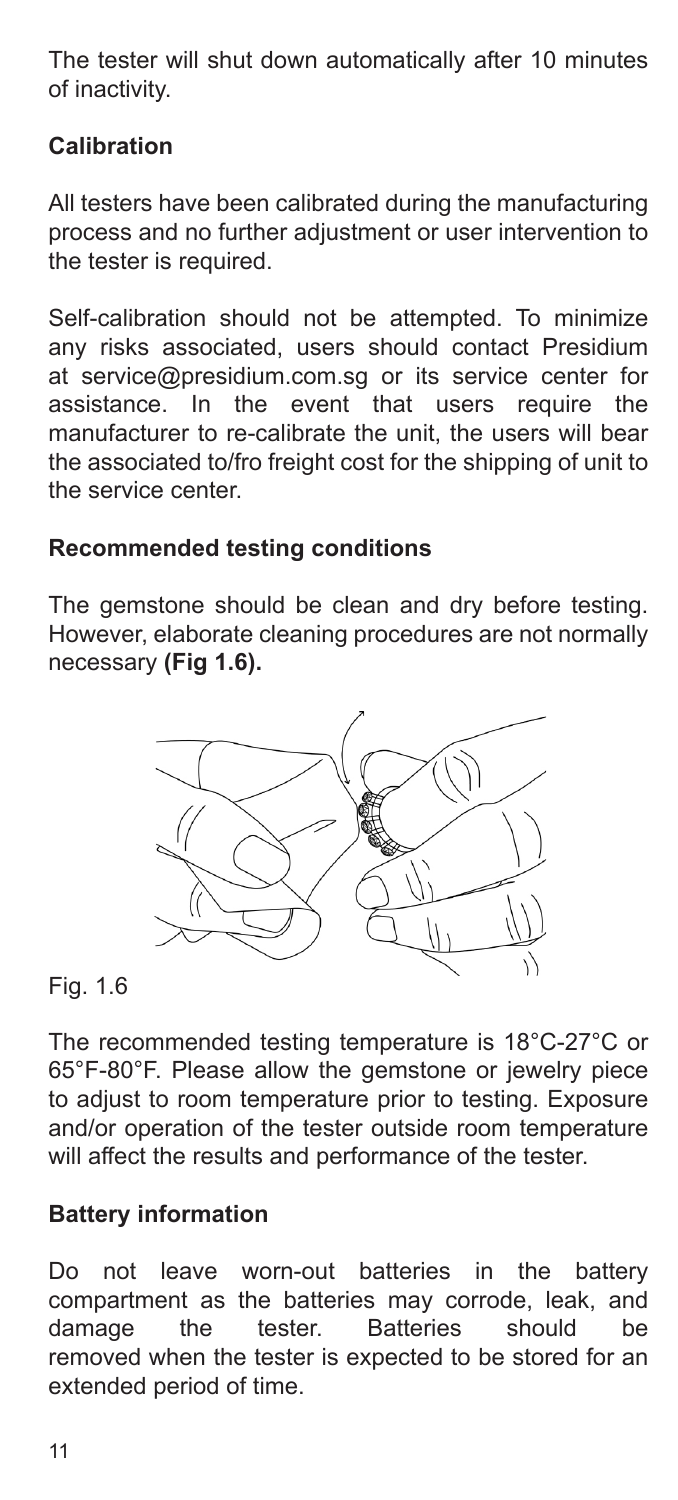To prevent inaccurate readings, replace with new<br>batteries as soon as the low battery batteries as soon as the low battery indicator lights up or starts to blink. A test should not be performed when the battery power is low or weak.

Batteries do not have to be removed when the AC adaptor is in use.

# **Cleaning your gemstone prior to testing**

Prepare a clean tissue. Carefully retrieve the gemstone with tweezers and place the gemstone face down on the table **(Fig. 1.7).** 



Fig. 1.7

Gently rub the table of gemstone against the tissue/jewellery cloth and place the gemstone on the centre of the Test Pad **(Fig. 1.8).** 



Fig. 1.8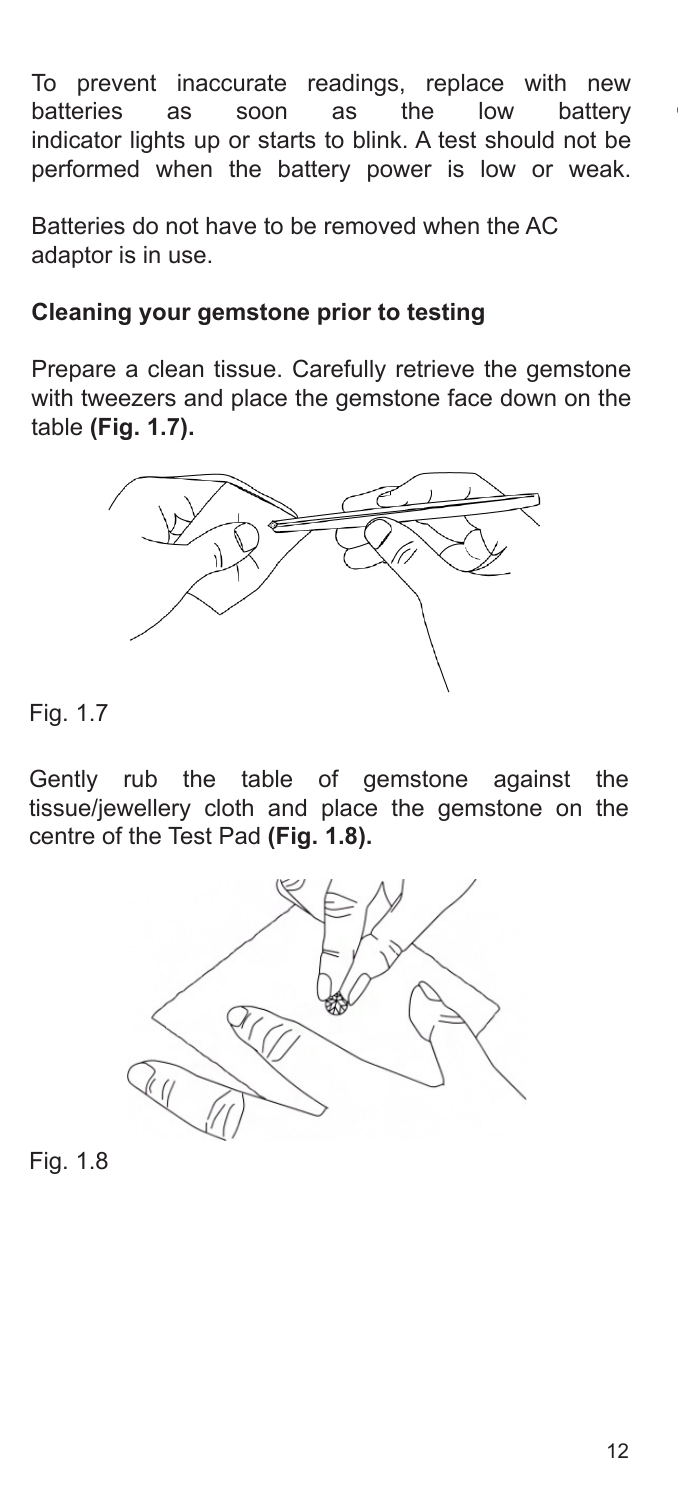# **2. PERFORMING A TEST with your Presidium Diamond Mate**

Place the tip of the probe pen against the gemstone. Apply minimal pressure to fully depress the tip into the probe pen for correct reading. This is to provide steady and constant contact between the probe tip and the gemstone.

#### **For mounted jewelry or gemstones:**

Hold the jewelry or gemstone with one hand and the tester with the other hand **(Fig. 2.1).** For proper operation of the tester, the thumb and index finger must always be placed on the metal-plated serrated part located on both sides of the tester at all times. Care should be taken when testing mounted jewelry. User must ensure that the stones are securely mounted before conducting a test as gap between stone and setting might lead to inaccurate reading.



Fig. 2.1

# **For testing loose gemstones:**

Place the gemstone on the metal stone rest and hold the metal stone rest with one hand while holding the tester with the other hand **(Fig. 2.2).**



Fig. 2.2

Note : Metal stone rest is not provided by Presidium.

# **Tips for using your Presidium Diamond Mate**

The probe tip must be placed at a right angle or perpendicular to the facet of the gemstone for an accurate reading.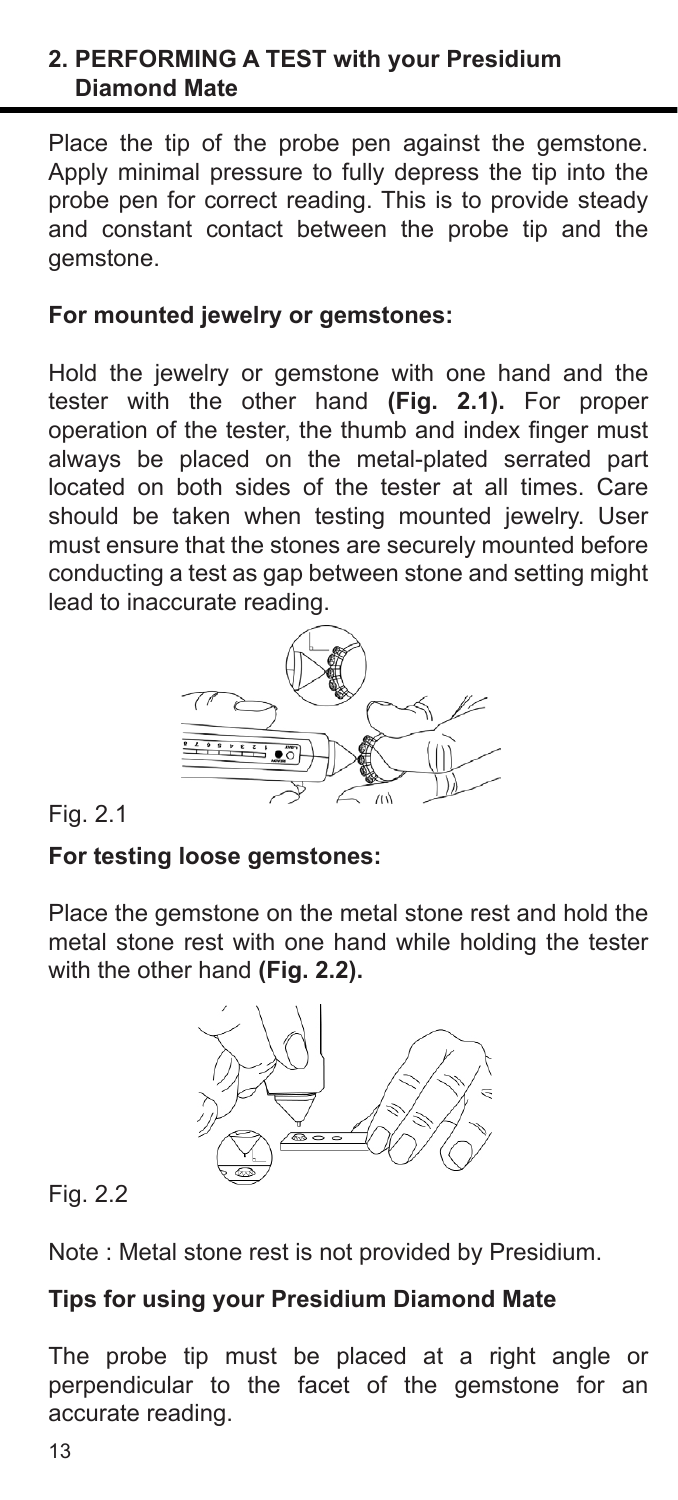Test should be conducted on the table of the gemstone. In the event of any doubt, kindly test on the girdle of the gemstones instead.

For proper operation of the tester, fingers must be placed on the metal-plated serrated located on both sides of the tester at all times.

To achieve optimum accuracy for tests involving very small mounted gemstones (1.2 mm exposed diameter and below), it is extremely important that no contact is made on any mounted/ metal part of the jewelry piece.

To achieve optimum accuracy for tests involving very small gemstones (10 points and below), it is important to allow the gemstone to cool down before subsequent tests.

It is advisable to take multiple readings regarding the test results indicated.

# **Cleaning the probe tip**

Please note that if the tester is being used for the first time, or if the tester has not been used for a week, it is advisable to clean the probe tip using a piece of paper to attain a consistent and accurate reading:

- Ensure the unit is switched off.
- Hold the probe pen with the pen tip forming a right-angle (90-degree) with any paper or stone rest (as provided). Gently move in a circular motion without retracting the tip **(Fig. 2.3).**
- Repeat the same motion several times. The cleaning process is completed and the tester is now ready for use.



Fig. 2.3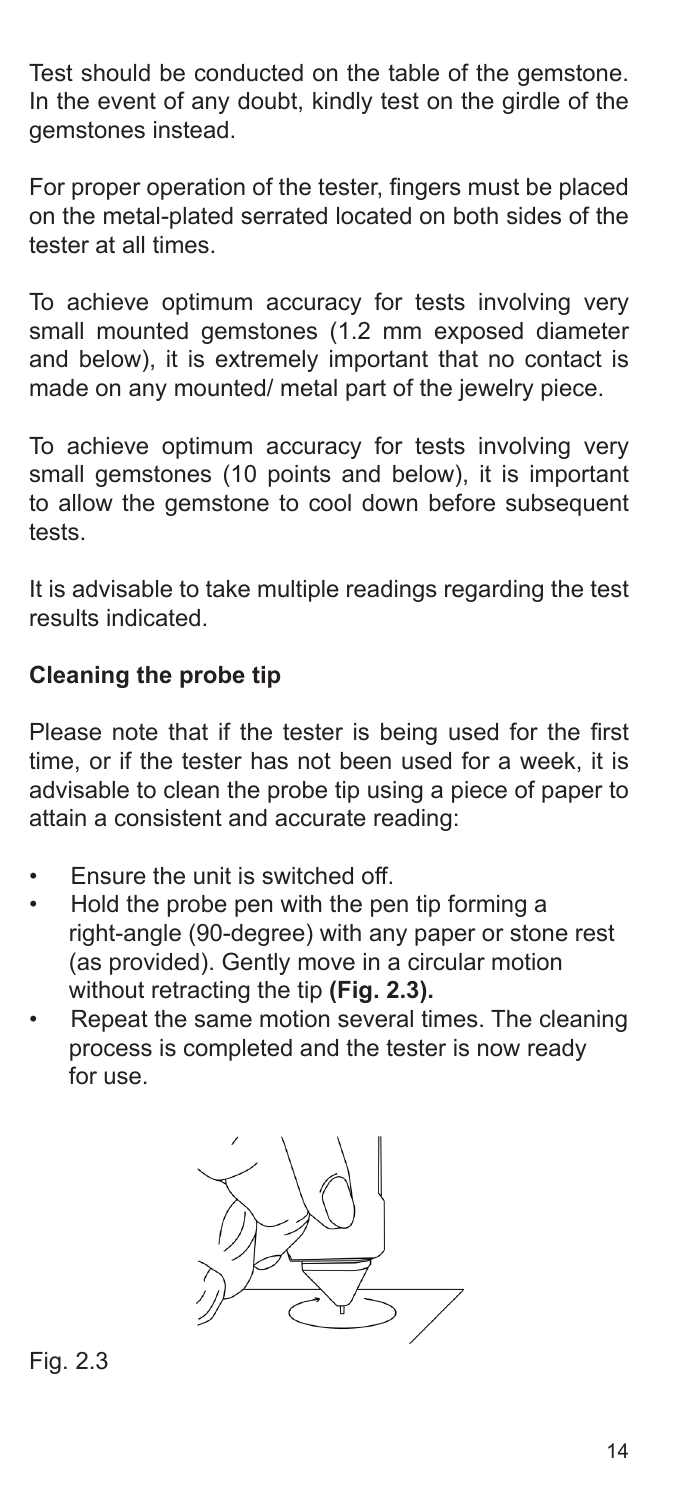## **3. READING TEST RESULTS on your Presidium Diamond Mate**

The test results are indicated as follows:

- 1. Red LED lights up:
	- Simulant is detected
- 2. Green LED lights up:
	- Diamond is detected with a continuous audible beep.
- 3. Metal is detected with an intermittent beep at "Metal" segment